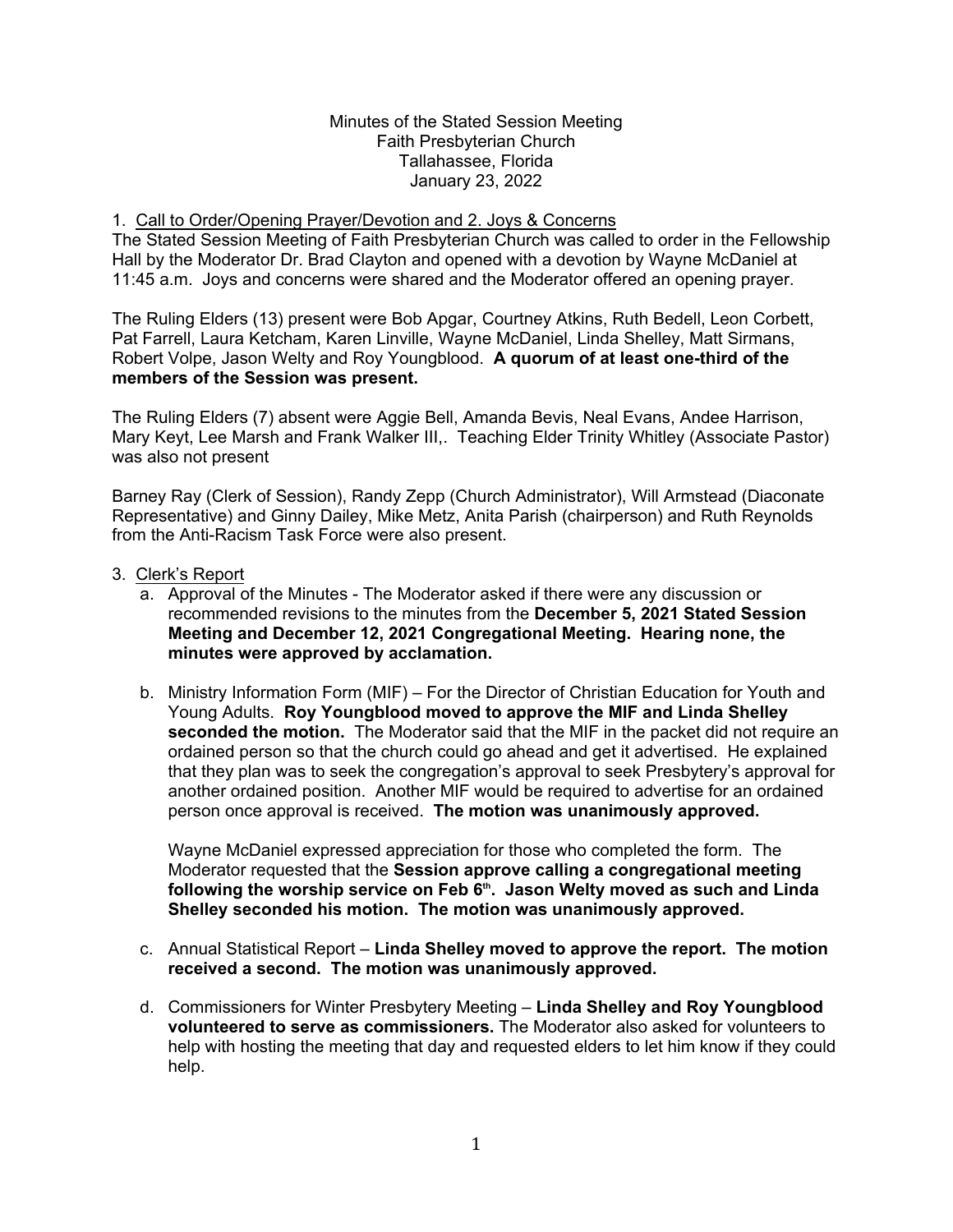The Moderator announced that he was moving the antiracism task force report up in the agenda before the Pastor's Report so that task force members could leave the meeting sooner if they chose to leave at the end of their report presentation.

5. Anti-Racism Task Force Report – Anita Parish (chairperson) provided an overview of the process her task force went through to prepare the report presented. The three (3) recommendations from the report were:

- Seek information from members on their views of structural and systemic racism and the need for ongoing work on antiracism, using listening sessions planned by Session or Task Force.
- Form a standing committee of Session to continue the work of education and action on racial justice, disparities, and inequities.
- Respond to the PC(USA) challenge to become a Matthew 25 church.

The committee members expressed their desire for the work of the task force to continue beyond the end of the task force at Faith Church. Several members of the Session expressed appreciation for the work of the task force. The Moderator invited elders to ask questions of the task force members present.

The Moderator said he would like to refer two of the recommendations to standing committees. **He requested that the Adults & Families Committee meet and come to the Session for recommendations for the first item. He requested that the Witness Committee meet and come to the Session for the second and third items. He also requested that all elders learn more about the third item.**

- 4. Pastor's Report
	- a. Faith Worship by the Numbers Numbers of in-person and virtually viewing of services were included in the Session packet. Attendance this month is up from January 2021 but still less than prior to the pandemic in March 2020.

He reported that the preschool closed Friday due to the number of teachers who were required to quarantine due to exposure and would have to stay closed at least a couple of days next week. He reported that some of the church staff have quarantined due to exposure. There was some discussion about asking the task force about any recommendations they would have including whether to encourage but not require vaccinations to the congregation. Several elders said that they were comfortable with the current policies and were not in favor of shutting down current programs and expressed optimism that the current omnicron variant wave is starting a decline.

b. Session Study "Naked Spirituality" by Brian D. McLaren – Discussion of Part II of the book.

6. Financial Report – Robert Volpe reported that the financial report in the packet was the end of the year report for 2021. He said he would answer any questions about it but none were asked.

7. Diaconate Report – Will Armstead reported that Diaconate approved requesting a 2% increase to the 2022 budget. He said they had a presentation from Janet Bard Hanson to speak about Annie's Nursing School, a proposed childcare/daycare school in Frenchtown set to open in the fall of 2022.The Diaconate voted to give \$2,000 toward \$50,000 the school needs in startup money.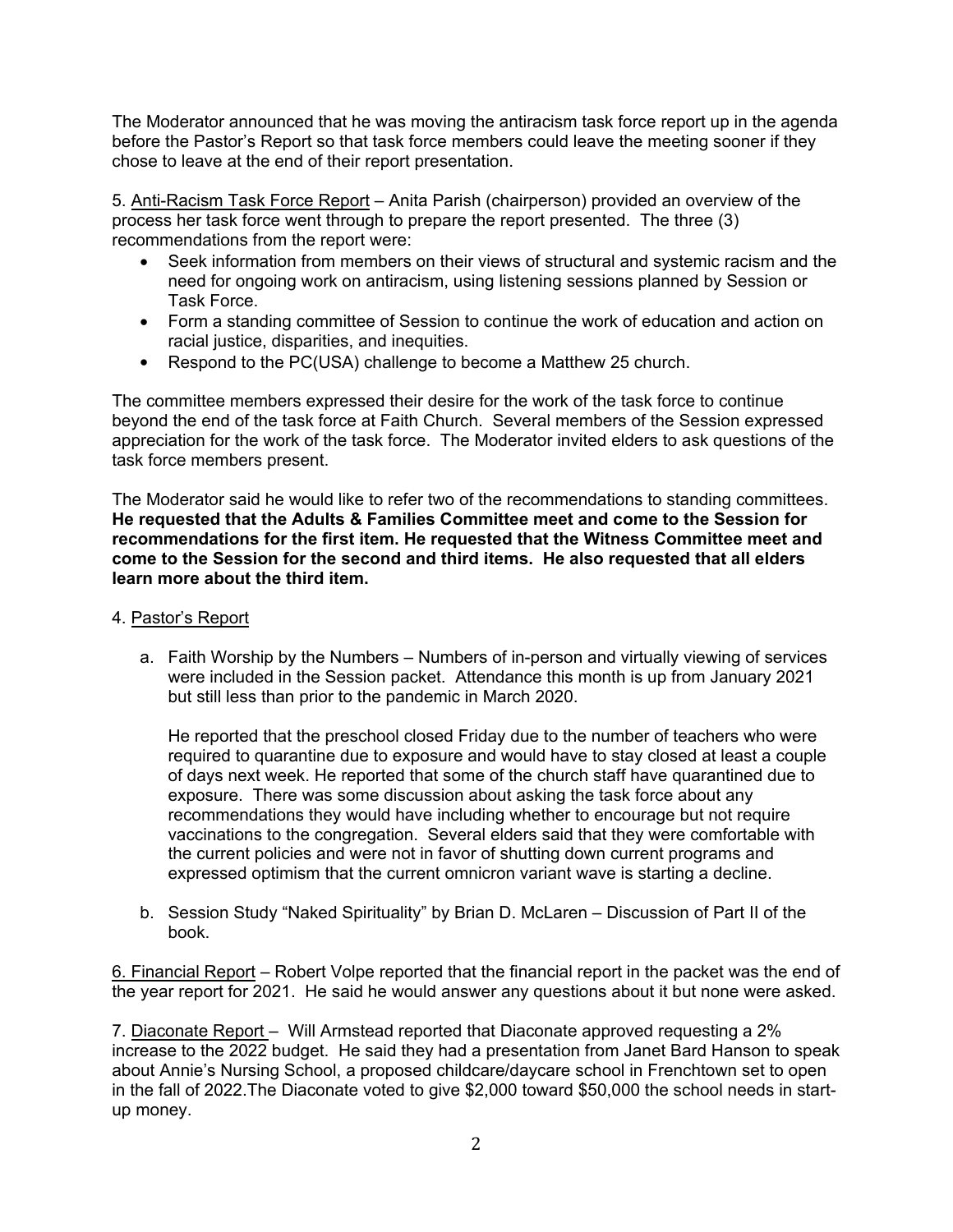8. Consent Agenda – The Moderator asked if anyone wanted to pull anything from the consent agenda for discussion. Ruth Bedell asked to discuss the motion from Finance Committee about changing the procedure for the processing of the offering. The Moderator then asked if there was a motion to approve the remainder of the consent agenda. **Jason Welty moved approval of the remaining items and Robert Volpe seconded the motion**. **The consent agenda was unanimously approved.**

- a. **Worship & Music Committee** requested the baptism request for Eliana Jolee Zimmerman, daughter of Cole and Mayra Zimmerman on January 30, 2022. Cole is a member.
- b. **Membership Report** requested that the Session approve the membership report which included the following changes to the church rolls:
	- Members to be Dropped from Active Roll (1): Charles "Skip" Cook.
	- Deceased (2): Larry Austin and Bill Reed.

Total Membership after these changes is 791.

- c. **Children & Families Committee** requested approval for Communion to be served at the Faith Family Retreat February 25-27.
- d. **Finance Committee** requested approval of the following items:
	- Move the Fellowship Meals budget and designated fund accounts from Management Committee to the Diaconate.
- e. **Adults & Families Committee** requested approval of the following items:
	- The book *A Gentle Answer* by Scott Sauls for church wide study during Lent
	- The book *How to Heal Our Divides: A Practical Guide* by Brian McLauren, Diane Butler and others for study by the Black Dog class.

# 9. Action Agenda

#### From the consent agenda

- d. **Finance Committee** requested approval of the following item:
	- Revise the procedures to allow two unrelated officers of the church to sign for the offering and deliver to the safe in the counting room in the office after church services.

Ruth Bedell said that as a head usher, there are times she has had to ask ushers to perform this task even if they are not officers. She asked if Finance was going to assign specific officers for each Sunday to perform this task. Robert Volpe said he would circulate a signup sheet. **The Moderator suggested that the motion should be tabled to address this issue in the procedure.**

**a. Youth & Families Committee** requested that the Session approve purchase, preparation and serving of meals by gloved adults for Sunday night youth group. Pat Farrell (moderator of committee) said that the alterative offered was to order boxed meals. He said currently youth bring food and eat outside.

## **Linda Shelley moved approval of both the motion and the alternative offered by the Committee. Pat Farrell seconded the motion. Wayne McDaniel offered**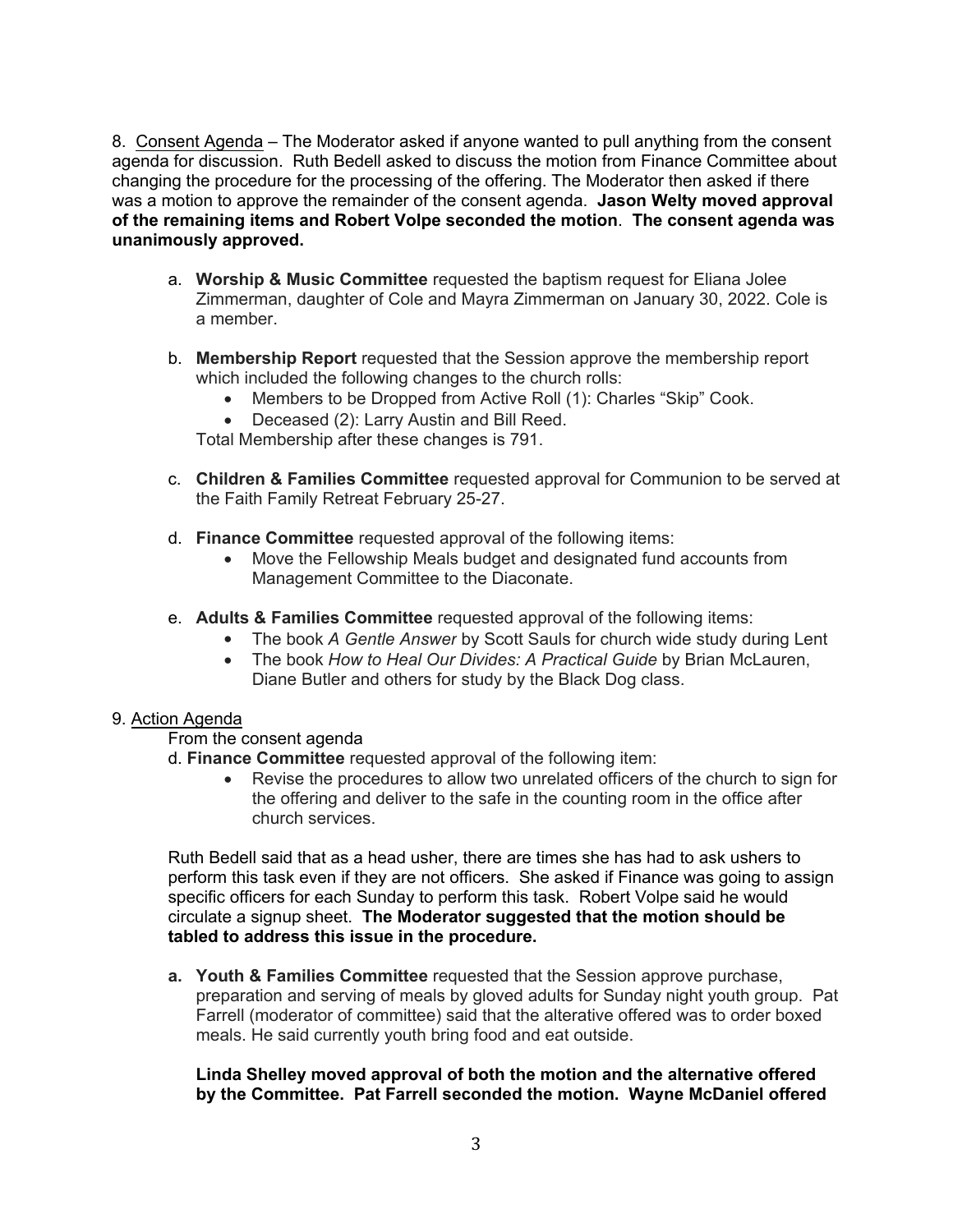**a friendly amendment to require masks for adult serving outdoors. No objections to the friendly amendment were raised. The amended motion was unanimously approved.**

| <b>THRILOG COMMITTEE LOGGOOG THAT THE OCCORD APPLOYS THE ZUZZ DUUGL.</b> |                |
|--------------------------------------------------------------------------|----------------|
| <b>Budgeted Revenues</b>                                                 |                |
| <b>Pledged Contributions</b>                                             | \$1,015,472    |
| <b>Non-Pledged Contributions</b>                                         | \$230,000      |
| Loose Offering                                                           | \$6,000        |
| <b>Total Contribution Receipts</b>                                       | \$1,251,472    |
| Miscellaneous Receipt                                                    |                |
| <b>Preschool Donations</b>                                               | \$10,000       |
| <b>Excess Carryover Prior Year</b>                                       | \$53,891       |
| <b>Other Miscellaneous Receipts</b>                                      | \$5,000        |
| <b>Online Process Fee Donations</b>                                      | \$1,200        |
| <b>Total Miscellaneous Receipts</b>                                      | \$70,091       |
| <b>Total Budgeted Receipts</b>                                           | \$1,321,563    |
| <b>Budgeted Expenditures</b>                                             |                |
| Presbytery, Synod, & G.A.                                                | \$70,000       |
| Presbytery of Florida                                                    | \$53,520       |
| <b>Delta Court Taxes</b>                                                 | \$2,000        |
| Delta Court Mortgage Interest                                            | \$1,600        |
| Delta Court Mortgage Principal                                           | \$14,000       |
| <b>Preschool Scholarships</b>                                            | \$9,180        |
| <b>Children &amp; Families Committee</b>                                 | \$9,600        |
| <b>Adults &amp; Families Committee</b>                                   | \$6,252        |
| Youth & Families Committee                                               | \$15,200       |
| <b>Communications Committee</b>                                          | \$3,000        |
| <b>Stewardship Committee</b>                                             | \$2.095        |
| <b>Management Committee</b>                                              | \$136,466      |
| <b>Diaconate Operating</b>                                               | \$1,250        |
| Diaconate Benevolence                                                    | \$24,148       |
| Presbyterian Women Operating                                             | \$1,300        |
| Presbyterian Women Benevolence                                           | \$3,240        |
| <b>Witness Committee Operating</b>                                       | \$1,025        |
| <b>Witness Committee Benevolence</b>                                     | \$61,654       |
| <b>Personnel Committee</b>                                               | \$809,435.41   |
| <b>Worship &amp; Music Committee</b>                                     | \$22,100       |
| <b>Buildings &amp; Grounds Committee</b>                                 | \$124,000      |
| <b>Evangelism Committee</b>                                              | \$3,350        |
| <b>Finance Committee</b>                                                 | \$6,000        |
| <b>Total Budgeted Expenditures</b>                                       | \$1,326,895.41 |

| <b>b.</b> Finance Committee requested that the Session approve the 2022 Budget. |  |
|---------------------------------------------------------------------------------|--|
|---------------------------------------------------------------------------------|--|

# **The motion was unanimously approved**.

The Moderator expressed his gratitude for the financial gifts from the members during the pandemic that allowed the church to finish 2021 in a positive position and to provide for the 2022 budget. Robert Volpe expressed appreciation for the work of his committee and all committees on their budgets.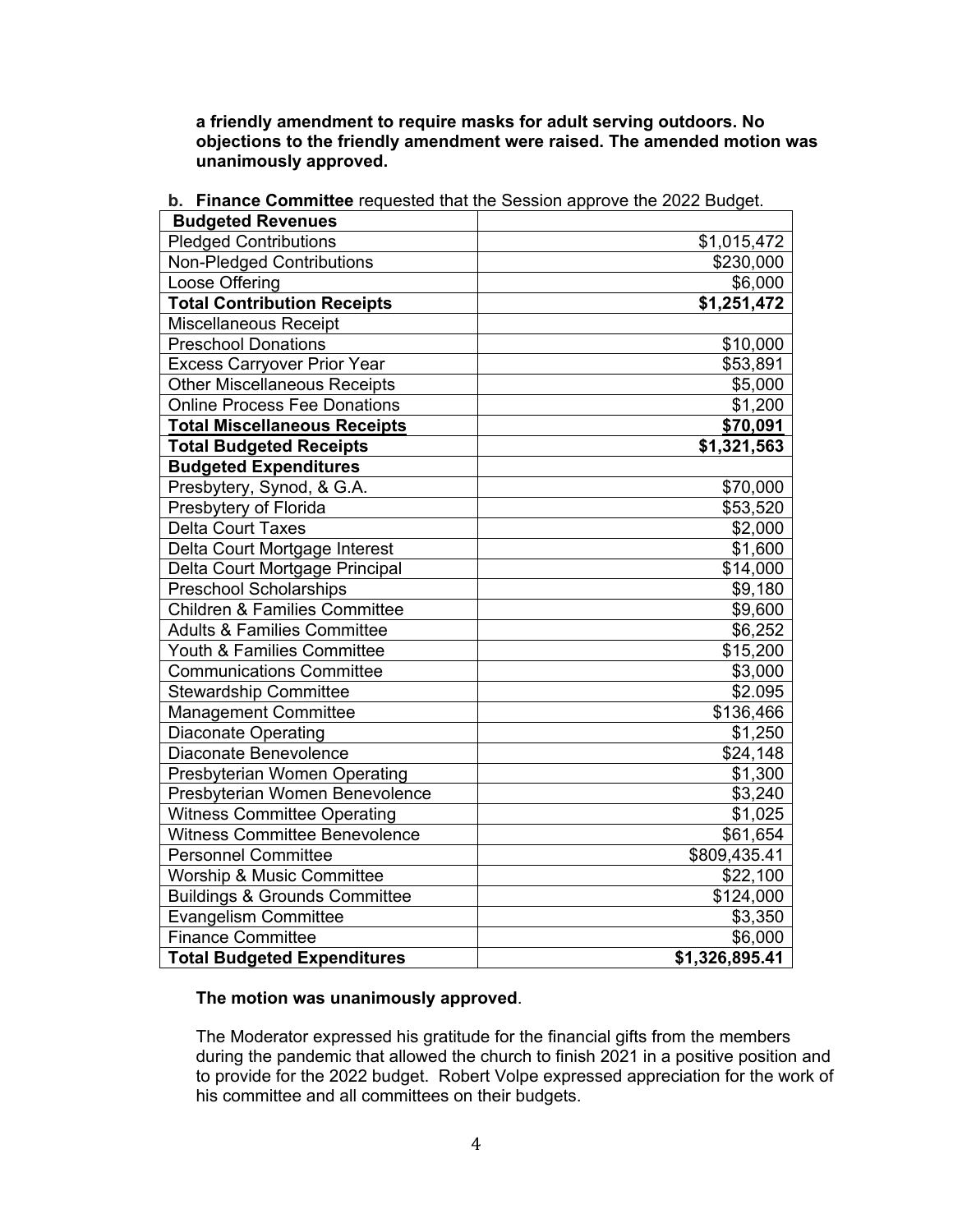**c. Personnel Committee** requested that the Session approve adding the following language to the church policy on salary adjustments.

An employee may be granted a salary adjustment if the employee's responsibilities are increased and the supervisor and the Personnel Committee deem that a salary increase is justified and the budget allows.

Bob Apgar (moderator for Personnel) noted that the motion in the packet left off ""…and the budget allows." With that change to the submitted motion, t**he motion was unanimously approved**.

**d. Buildings & Grounds Committee** requested that the Session approve \$6,510 to refinish the front wooden doors of the Sanctuary. **The motion was unanimously approved.** Linda Shelley said that the designated funds account is for replacing pew cushions and flooring in the Sanctuary.

10. Items Not In Agenda – The Moderator asked if there were any items anyone wanted have considered adding by a 2/3's vote.

11. Information items – Linda Shelley reported that an update to the elevator would be required by the end of 2023, and the Building & Grounds Committee would be requesting funds needed for that purpose as soon as final estimates were received.

The Moderator closed with prayer to conclude the meeting at 1:43 p.m.

# **Summary of Motions Approved by the Session**

- **Approved of the minutes from the Stated Meeting of December 5, 2021 and the Congregational Meeting of December 12, 2021.**
- **Approved Ministry Information Form for non-ordained Director of Youth and Young Adults.**
- **Approved calling a congregational meeting following worship in the Sanctuary on February 6, 2022.**
- **Approved Annual Statistical Report.**
- **Approved of commissioners for the Presbytery of Florida meeting on February 22. 2022.**
- **Approved the baptism request for Eliana Jolee Zimmerman, daughter of Cole and Mayra Zimmerman on January 30, 2022.**
- **Approved the membership report and changes to the church rolls.**
- **Approved serving Communion at the Faith Family Retreat February 25-27.**
- **Approved moving Fellowship Meals budget line and designated funds to the Diaconate from the Management Committee.**
- **Approved books for Lenten study and for the Black Dog adult Sunday school class.**
- **Approved for adults to bring prepared meals or order boxed meals to serve with mask and gloves outside to youth on Sunday nights.**
- **Approved the 2022 budget of \$1,326,895.41.**